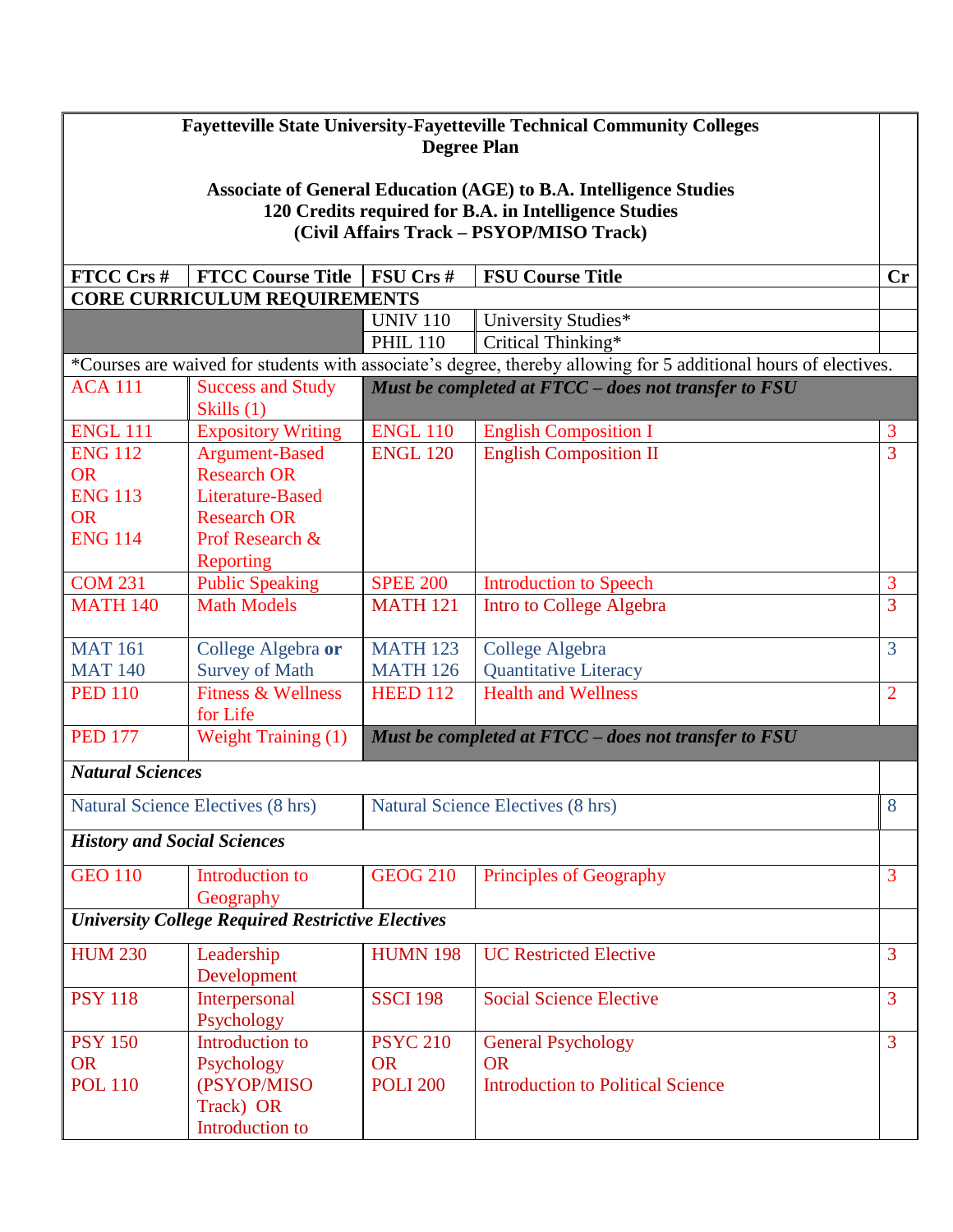|                               | <b>Political Science</b>                            |                                                      |                                                                                       |   |
|-------------------------------|-----------------------------------------------------|------------------------------------------------------|---------------------------------------------------------------------------------------|---|
|                               | (CA Track)                                          |                                                      |                                                                                       |   |
| Humanities/Fine Arts          |                                                     | Humanities/Fine Arts:                                |                                                                                       |   |
| <b>HUM 120</b>                | <b>Cultural Studies</b>                             | <b>HUMN 198</b>                                      | <b>Humanities Elective</b>                                                            | 3 |
|                               | <b>Other Programs Requirements at FTCC</b>          |                                                      |                                                                                       |   |
| <b>PED 169</b>                | Orienteering (1)                                    | Must be completed at FTCC - does not transfer to FSU |                                                                                       |   |
| <b>PED 172</b>                | Outdoor Living (2)                                  | Must be completed at FTCC - does not transfer to FSU |                                                                                       |   |
|                               | PROGRAM REQUIREMENTS                                |                                                      |                                                                                       |   |
| <b>Required Major Courses</b> |                                                     |                                                      |                                                                                       |   |
|                               | <b>Intelligence Studies Core Courses 15 credits</b> |                                                      |                                                                                       |   |
| Must be completed at FSU.     |                                                     | <b>INTL 200</b>                                      | Intelligence & National Security                                                      | 3 |
|                               |                                                     | <b>INTL 210</b>                                      | Intro to Intelligence Analysis                                                        | 3 |
|                               |                                                     | <b>INTL 220</b>                                      | <b>Intelligence Operations</b>                                                        | 3 |
|                               |                                                     | <b>INTL 400</b>                                      | <b>Advanced Intelligence Analysis</b>                                                 | 3 |
|                               |                                                     | <b>INTL 480</b>                                      | Senior Seminar                                                                        | 3 |
|                               |                                                     |                                                      | Intelligence Studies Major Elective Courses - 18 Credits (Choose 6 courses)           |   |
| Must be completed at FSU.     |                                                     | <b>INTL 300</b>                                      | Law Enforcement Intelligence                                                          | 3 |
|                               |                                                     | <b>INTL 310</b>                                      | Corporate Intelligence                                                                | 3 |
|                               |                                                     | <b>INTL 320</b>                                      | Intelligence & Military Operations                                                    | 3 |
|                               |                                                     | <b>INTL 330</b>                                      | The History of Intelligence                                                           | 3 |
|                               |                                                     | <b>INTL 410</b>                                      | Ethics and Intelligence                                                               | 3 |
|                               |                                                     | <b>INTL 420</b>                                      | Anthropological Issues in Intelligence                                                | 3 |
|                               |                                                     | <b>INTL 430</b>                                      | Strategic Intelligence Issues                                                         | 3 |
|                               |                                                     | <b>INTL 440</b>                                      | <b>Emerging International Security Threats</b>                                        | 3 |
|                               |                                                     | <b>INTL 450</b>                                      | <b>International Terrorism</b>                                                        | 3 |
|                               |                                                     | <b>INTL 460</b>                                      | <b>National Security Policy</b>                                                       | 3 |
|                               |                                                     | <b>INTL 470</b>                                      | Internship*                                                                           | 3 |
|                               |                                                     | <b>INTL 490</b>                                      | <b>Advanced Readings</b>                                                              | 3 |
|                               |                                                     |                                                      | *Students may complete portfolio for review by faculty to earn possible credit for    |   |
|                               |                                                     |                                                      | History/Political Science Electives - 6 Credits (Choose one HIST and one POLI course) |   |
| Must be completed at FSU      |                                                     | <b>HIST 340</b>                                      | <b>American Diplomatic History</b>                                                    | 3 |
|                               |                                                     | <b>OR</b>                                            | <b>OR</b>                                                                             |   |
|                               |                                                     | <b>HIST 362</b>                                      | <b>American Military Experience</b>                                                   |   |
|                               |                                                     | <b>OR</b>                                            | <b>OR</b>                                                                             |   |
|                               |                                                     | <b>HIST 450</b>                                      | Name of course???                                                                     |   |
|                               |                                                     | <b>OR</b>                                            | <b>OR</b>                                                                             |   |
|                               |                                                     | <b>HIST 460</b>                                      | Problems in American History                                                          |   |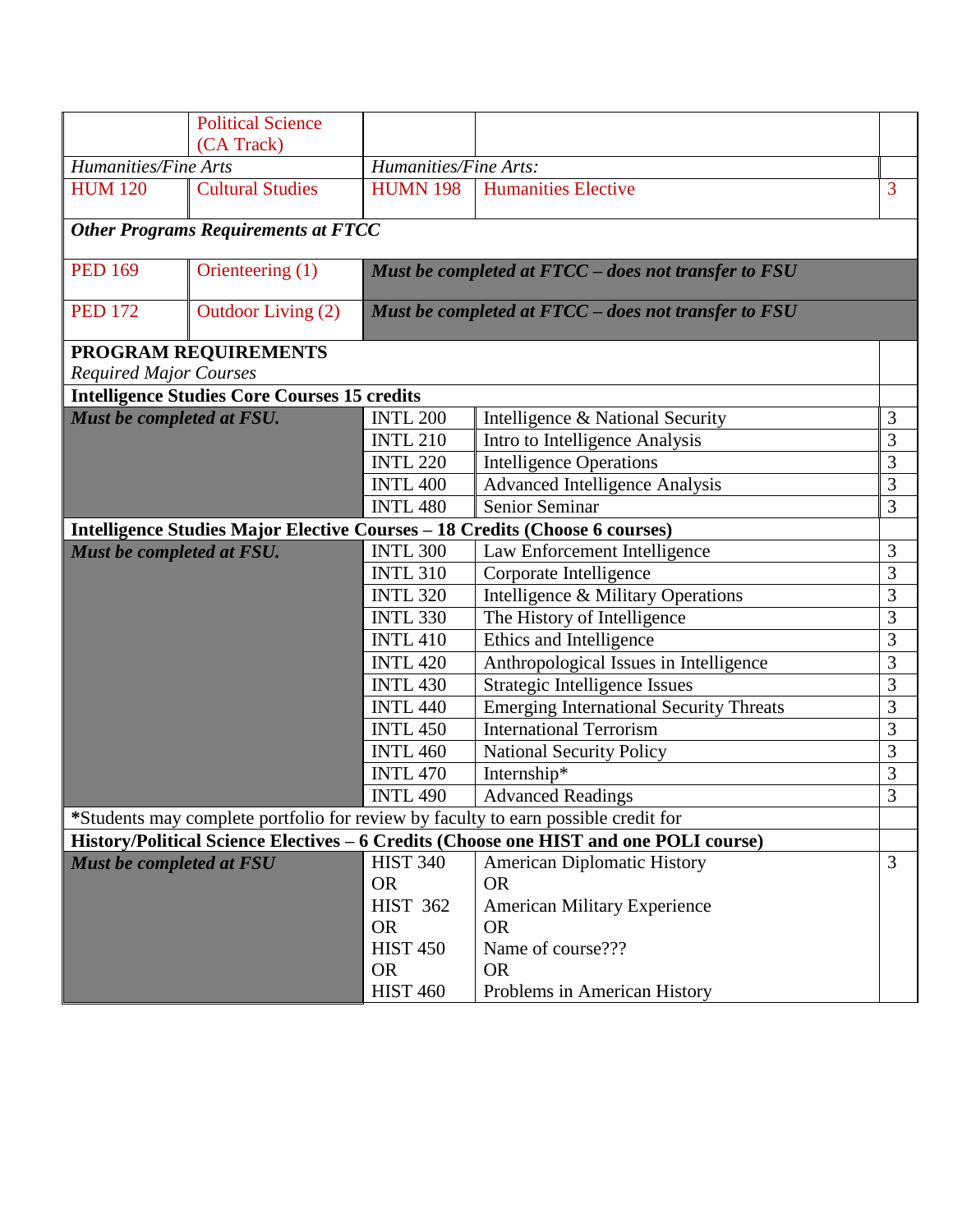|                                               |                                                                                                                                                 | <b>POLI 420</b><br><b>OR</b><br><b>POLI 422</b><br><b>OR</b><br><b>POLI 430</b><br><b>OR</b><br><b>POLI 431</b>                                 | Research Methods in Public Management<br>OR.<br>American Foreign Policy<br><b>OR</b><br><b>International Politics</b><br><b>OR</b><br>International Organization                                                                             | 3                    |
|-----------------------------------------------|-------------------------------------------------------------------------------------------------------------------------------------------------|-------------------------------------------------------------------------------------------------------------------------------------------------|----------------------------------------------------------------------------------------------------------------------------------------------------------------------------------------------------------------------------------------------|----------------------|
|                                               |                                                                                                                                                 | <b>OR</b><br><b>POLI 432</b>                                                                                                                    | <b>OR</b><br><b>International Law</b>                                                                                                                                                                                                        |                      |
| <b>Statistics Elective - 3 credits</b>        |                                                                                                                                                 |                                                                                                                                                 |                                                                                                                                                                                                                                              |                      |
| <b>MATH 151</b>                               | <b>Statistics</b>                                                                                                                               | <b>STAT 202</b>                                                                                                                                 | <b>Basic Probability and Statistics</b>                                                                                                                                                                                                      | 3                    |
|                                               | <b>Computer Electives - 6 Credits -</b>                                                                                                         |                                                                                                                                                 |                                                                                                                                                                                                                                              |                      |
| <b>CIS 110</b>                                | Introduction to<br>Computers                                                                                                                    | <b>CSC 100</b>                                                                                                                                  | <b>Introduction to Computers</b>                                                                                                                                                                                                             | 3                    |
| Must be completed at FSU                      |                                                                                                                                                 | <b>GEOG 314</b><br><b>OR</b><br><b>GEOG 320</b>                                                                                                 | <b>Introduction to Remote Sensing</b><br><b>OR</b><br>Introduction to Geographic Information Systems                                                                                                                                         | 3                    |
| <b>Area Studies - 6 Credits</b>               |                                                                                                                                                 |                                                                                                                                                 |                                                                                                                                                                                                                                              |                      |
| <b>GEO 111</b>                                | <b>World Regional</b>                                                                                                                           | <b>GEOG 220</b>                                                                                                                                 | <b>World Regional Geography</b>                                                                                                                                                                                                              | 3                    |
|                                               | Geography                                                                                                                                       |                                                                                                                                                 |                                                                                                                                                                                                                                              |                      |
| Must be completed at FSU                      |                                                                                                                                                 | <b>HIPO 310</b><br><b>OR</b><br><b>HIST 352</b><br><b>OR</b><br><b>POLI 350</b><br><b>OR</b><br><b>POLI 351</b><br><b>OR</b><br><b>POLI 352</b> | Political History of Contemporary China<br><b>OR</b><br>North Africa and the Middle East<br><b>OR</b><br>Government and Politics of Africa<br><b>OR</b><br>Government and Politics of Europe<br><b>OR</b><br>Government and Politics of Asia | 3                    |
|                                               | <b>Minor Requirement - 18 Credits</b>                                                                                                           |                                                                                                                                                 |                                                                                                                                                                                                                                              |                      |
| <b>BUS 135</b>                                | Principles of<br>Supervision                                                                                                                    |                                                                                                                                                 | <b>Must be completed at FTCC</b>                                                                                                                                                                                                             | 3                    |
| <b>BUS 135</b><br><b>OR</b><br><b>PAD 151</b> | Principles of<br>Management<br>(PSYOP/MISO<br>Track) OR<br><b>Intro to Public</b><br><b>Administration (CA</b><br>Track)<br>Language (12 hours) |                                                                                                                                                 | Must be completed at FTCC                                                                                                                                                                                                                    | $\overline{3}$<br>12 |
| Electives - 8 Credits**                       |                                                                                                                                                 |                                                                                                                                                 |                                                                                                                                                                                                                                              |                      |
| <b>GEO 112</b>                                | <b>Cultural Geography</b>                                                                                                                       |                                                                                                                                                 | Must be completed at FTCC                                                                                                                                                                                                                    | 3                    |
| <b>CJC 160</b>                                | Terrorism:<br><b>Underlying Issues</b>                                                                                                          |                                                                                                                                                 | <b>Must be completed at FTCC</b>                                                                                                                                                                                                             | 3                    |